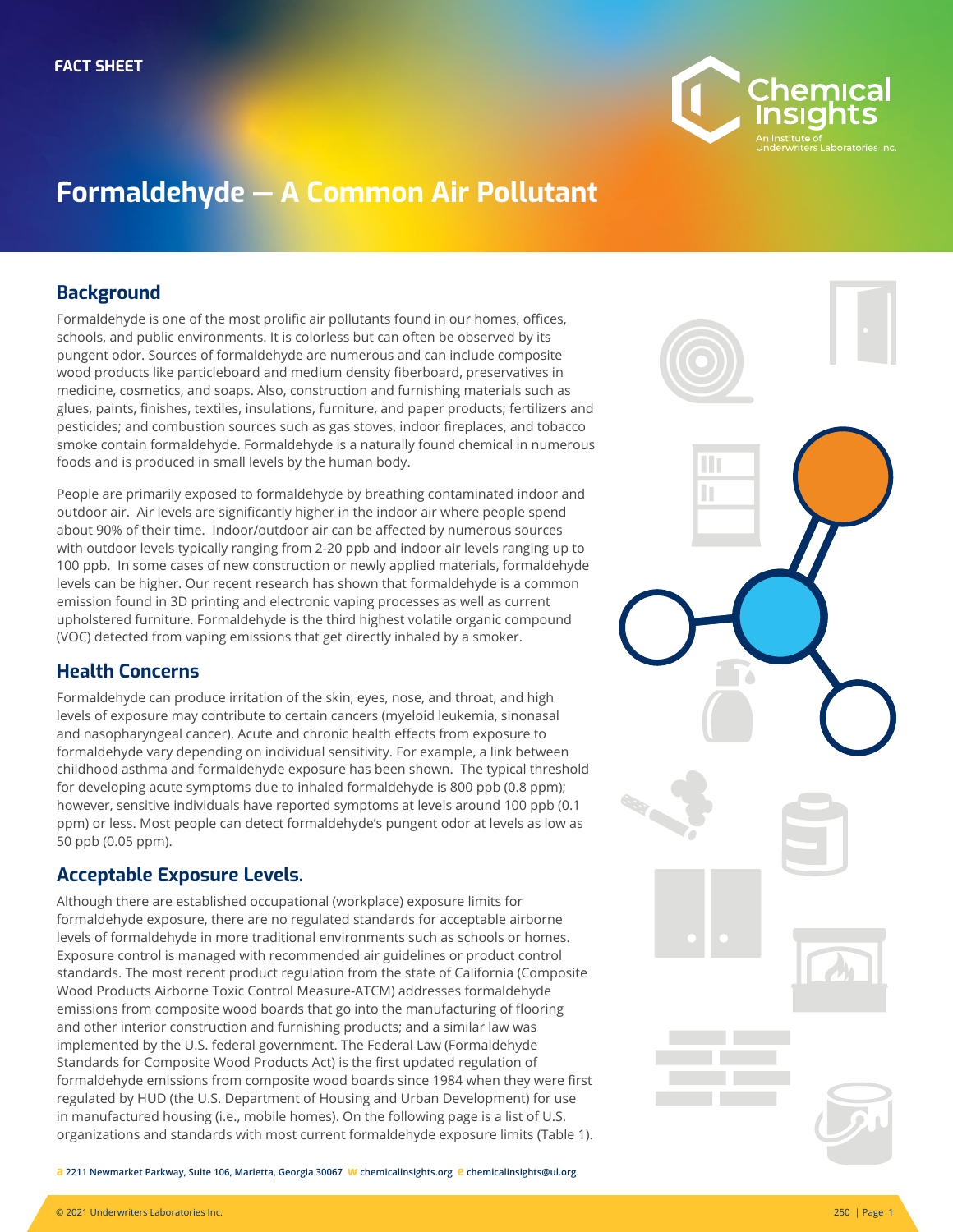| Table 1: Formaldehyde Exposure and Emission Standards                               |                             |                                                                                                       |                                                                                                                                                                                                                                                                                                                                                                                                                                                                                                                                        |  |  |
|-------------------------------------------------------------------------------------|-----------------------------|-------------------------------------------------------------------------------------------------------|----------------------------------------------------------------------------------------------------------------------------------------------------------------------------------------------------------------------------------------------------------------------------------------------------------------------------------------------------------------------------------------------------------------------------------------------------------------------------------------------------------------------------------------|--|--|
| <b>Organization or</b><br><b>Standard</b>                                           | <b>Application</b>          | <b>Exposure Limit</b>                                                                                 | <b>Additional Information</b>                                                                                                                                                                                                                                                                                                                                                                                                                                                                                                          |  |  |
| National Institute of<br>Occupational Safety<br>and Health (NIOSH)                  | Occupational/<br>Indoor air | 0.016 ppm (16 ppb)                                                                                    | Recommended exposure limits (RELs) are time-weighted average<br>(TWA) concentrations for up to a 10-hour workday during a 40-hour<br>workweek. NIOSH recommends REL of 0.016 ppm or 16 ppb. The<br>Federal Emergency Management Agency (FEMA) uses this level as an<br>acceptable air level within its trailers. The ceiling limit (C), not to be<br>exceeded, is 100 ppb.                                                                                                                                                             |  |  |
| Occupational<br>Safety and Health<br>Administration (OSHA)                          | Occupational/<br>Indoor air | 0.75 ppm (750 ppb)                                                                                    | Permissible exposure limits (PELs) are how OSHA defines the<br>maximum concentration of chemicals to which a worker may be<br>exposed. PELs are defined in two ways: STEL (15-minute time-<br>weighted average not to be exceeded) or an eight-hour TWA, which<br>is an average value of exposure over an eight-hour work shift. The<br>OSHA TWA PEL for formaldehyde is 0.75 ppm based on an 8-hour<br>day, 40-hour workweek with a STEL of 2 ppm.                                                                                    |  |  |
| American Conference<br>of Governmental<br>Industrial Hygienists<br>(ACGIH)          | Occupational/<br>Indoor air | 0.1 ppm (100 ppb)                                                                                     | Threshold Limit Values (TLV®s) are guidelines for the level of<br>exposure that the typical worker can be exposed to without<br>adverse health effects. They are not quantitative estimates of risk<br>at different exposure levels or by different routes of exposure. The<br>formaldehyde TLV-8-hr time weighted average is 0.1 ppm and STEL<br>(short term exposure limit) recommended by the ACGIH is 0.3 ppm.                                                                                                                     |  |  |
| California Office of<br>Environmental Health<br><b>Hazard Assessment</b><br>(OEHHA) | General air/<br>Indoor air  | 0.007 ppm (7 ppb)                                                                                     | Reference exposure levels (RELs) address non-cancer health effects<br>of volatile organic compounds (VOCs), including formaldehyde, and<br>provide concentrations below which these health effects have been<br>observed in studies. New formaldehyde 8-hour REL: 9 µg/m <sup>3</sup> (.007<br>ppm).                                                                                                                                                                                                                                   |  |  |
| California Proposition<br>65 (Prop 65)                                              | General air/<br>Indoor air  | 40 µg/day                                                                                             | Prop 65 No Significant Risk Level (NSRL) is the level developed by<br>OEHHA to which if exposed to every day for 70 years will result in one<br>excess case of cancer in 100,000 people. The NSRL for formaldehyde<br>is 40 µg/day.                                                                                                                                                                                                                                                                                                    |  |  |
| CDC's Agency for<br><b>Toxic Substances</b><br>and Disease Registry<br>(ATSDR)      | General air/<br>Indoor air  | acute: 0.04 ppm (40<br>ppb); intermediate:<br>$0.03$ ppm (30 ppb);<br>chronic: 0.008 ppm<br>$(8$ ppb) | The CDC's Agency for Toxic Substances and Disease Registry (ATSDR)<br>has developed Minimal Risk Levels (MRLs) which estimate the daily<br>level to which a substance may be exposed without the likelihood<br>of adverse, non-cancer health effects. MRLs are derived for acute<br>(1 - 14 days), intermediate (>14 - 364 days), and chronic (365 days<br>and longer) exposure durations. The formaldehyde acute MRL is 40<br>ppb (0.04 ppm), the intermediate MRL is 30 ppb (0.03 ppm), and the<br>chronic MRL is 8 ppb (0.008 ppm). |  |  |
| <b>The United States</b><br>Environmental<br>Protection Agency<br>(U.S. EPA)        | General air/<br>Indoor air  | $0.8 \,\mu g/m^3$                                                                                     | The U.S. EPA maintains the Integrated Risk Information System<br>(IRIS), a database on information on noncancer and cancer health<br>effects that may result from exposure to various substances in the<br>environment, based on toxicological reviews. Formaldehyde has<br>been classified as a probable human carcinogen with a cancer risk<br>for 1 excess person in 100,000 found to develop at a continuous<br>lifetime exposure concentration of 0.8 $\mu$ g/m <sup>3</sup> . Oral reference dose<br>(RfD) of 0.2 mg/kg/day.     |  |  |
| The World Health<br>Organization (WHO)                                              | Indoor air                  | 0.1 ppm (100 ppb)                                                                                     | Guideline for the maximum formaldehyde level in non-occupational<br>settings is 0.08 ppm for 30 minutes. (Guideline was created to<br>protect against sensory irritation in the general population.)                                                                                                                                                                                                                                                                                                                                   |  |  |
| Green Building<br>Council Leadership<br>in Environment and<br>Energy Design (LEED)  | Indoor air                  | 0.027 ppm (27 ppb)                                                                                    | The LEED rating system specifies a maximum concentration of<br>formaldehyde in indoor air of 0.027 ppm. This level applies to<br>clearance testing of air levels before a building or school is occupied.                                                                                                                                                                                                                                                                                                                              |  |  |

**a 2211 Newmarket Parkway, Suite 106, Marietta, Georgia 30067 w chemicalinsights.org e chemicalinsights@ul.org**